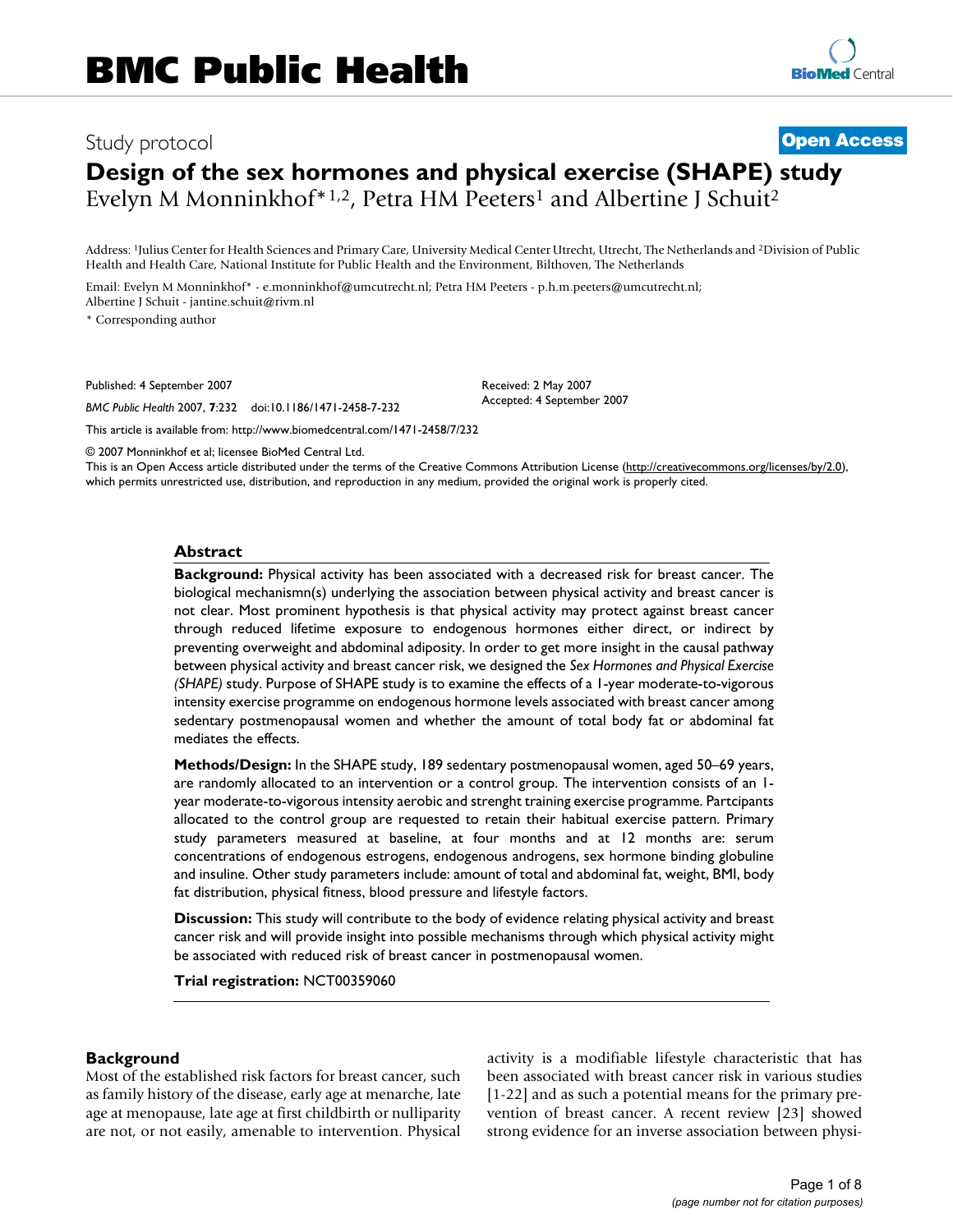cal activity and postmenopausal breast cancer, with risk reductions ranging from 20–80%. For premenopausal breast cancer, however, the evidence was much weaker. A recently published large cohort study, EPIC, provides additional evidence for a protective effect of physical activity on breast cancer risk [24]. The causal pathway between physical activity and (postmenopausal) breast cancer risk, however, is not clear. Several biological mechanisms that mediate the relation between physical activity and breast cancer are suggested. The most prominent hypothesis is that physical activity affects the hormonal milieu, including sex steroid hormones and metabolic profiles [25-28]. The evidence that estrogens contribute to breast cancer risk is strong and widely accepted. Women with relatively high levels of estrogens have increased risk of developing breast cancer [29-32].

Furthermore, both an early menarche and a late menopause increase risk, probably by increasing lifetime exposure to ovarian hormones [33,34]. Several cross-sectional studies have shown that an elevated level of physical activity is associated with 15–25% lower serum concentrations of estradiol, estrone and androgens in postmenopausal women, even after adjustment for body mass index [35- 37]. In addition, a positive energy balance has been associated with (a) increased levels of active estrogens, (b) increased levels of unbound estradiol and (c) increased levels of progesterone [38]. This association can be explained either directly but also indirectly through accumulation of adipose tissue [39,40]. Compared with normal-weight postmenopausal women, obese postmenopausal women have higher blood concentration of both estrone and estradiol and lower concentration of sex hormone binding globulin. postmenopausal women, increased levels of estrogens due to peripheral conversion (mainly in fat cells) from androgens result from increased body fat, particularly intra-abdominal fat mass. Regular exercise represents an approach to regulate energy balance and to prevent the accumulation of adipose reserves and consequently influence the production of estrogens. Another possible mediator in the relation between physical activity and breast cancer risk may be insulin (resistance). Several studies have shown inverse associations between physical activity and markers for insulin sensitivity independent of body size [41-45].

So far, one study has reported on the effects of an exercise intervention on sex steroid concentration among postmenopausal women. This study observed that a 12 month moderate-intensity exercise intervention in sedentary, overweight women resulted in small but significant decreases in serum estrogens and androgens. These results were restricted to women who lost a certain amount of body fat.

In order to get more insight in the causal pathway between physical activity and breast cancer risk, we designed the *Sex Hormones and Physical Exercise (SHAPE)* study. This study examines the effect of an exercise intervention on sex steroid hormones and insulin in sedentary postmenopausal women and investigates if the amount of total body fat or abdominal fat mediates the effect. If increase in physical activity has a beneficial effect on the sex hormone and metabolic profile of postmenopausal women, it will offer opportunities for breast cancer prevention programs. This paper presents the design and evaluation plan of the SHAPE study.

# **Methods/Design**

The SHAPE study examines the effects of a 1-year moderate intensity exercise programme on endogenous hormone levels (sex steroid hormones, insulin) associated with breast cancer among sedentary postmenopausal women. The study is designed as a single blind, randomised, controlled trial with two study arms.

We chose to include only postmenopausal women because (a) there is more evidence for an inverse association between physical activity and breast cancer risk in postmenopausal women (b) the incidence of breast cancer is greatest in postmenopausal years (c) the major conversion locus of androgens into estrogens in postmenopausal women is fat tissue – a reduction in fat mass through exercise may be more likely to affect the relative concentrations of estrogens on postmenopausal women than in premenopausal women (d) there are no problems associated with measurements of hormones with timing of the menstrual cycle.

# *Study population*

The SHAPE study includes 189 healthy postmenopausal women aged 50 tot 69 year, who are sedentary and not currently using postmenopausal hormone replacement therapy. Postmenopausal status is defined as not having menstrual periods for at least 12 months. Being sedentary is defined as less than 2 hours per week of moderate sport activity (e.g., tennis, swimming, running, aerobics, fitness, and volleyball) and not adherent to the international physical activity recommendation. The international physical activity recommendation states that every adult should accumulate 30 minutes or more of at least moderately intense physical activity for at least five days per week [46,47]. The exclusion criteria (see Table 1) are based on factors that might interfere with measurement of endogenous hormones or with the success of the intervention, or that might affect the safety of the participant. We exclude women with a BMI below 22, because these women may have estrogen levels below the detectable levels of a laboratory. The study protocol is approved by the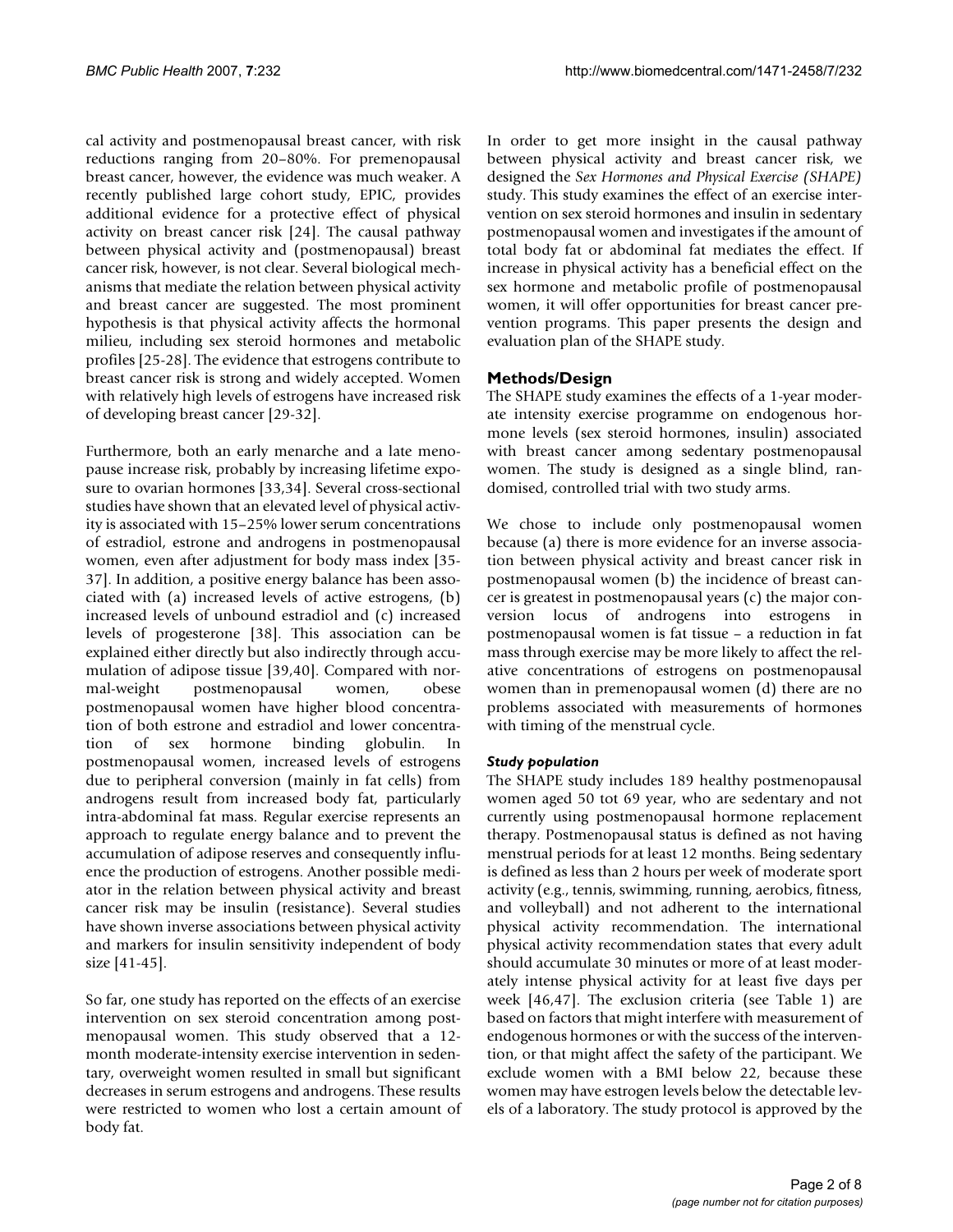Medical Ethics Committee of University Medical Centre Utrecht before the start of data collection.

### *Recruitment*

Participants are recruited through a random selection out of the female inhabitants aging 50–69 years of the following middle sized municipalities in the centre of The Netherlands: Utrecht, Zeist, Bilthoven, Houten, Soest en IJsselstein. Potential candidates receive an invitation letter explaining the goal of the study and a short eligibility questionnaire. Next, the potential candidates are contacted by phone to explain further details and the inclusion criteria list is completed to screen eligibility. Additionally, interested and eligible women receive written study information and are asked to complete and sign an informed consent form. With the women who return their informed consent form an appointment for the baseline visit at our research unit is made. See Figure 1 for the flow chart of the inclusion of the participants.

### *Intervention*

Eligible women are randomised into an intervention group or a control group. Randomisation is blocked on two categories of waist circumference:  $<$  92 cm and  $\ge$  92 cm (cut-off level is based on the median value reported in similar women [48]).

Women in the intervention group participate in a combined endurance and strength training programme over a period of 12 months. The programme is organised in a way to optimise fat loss. The goal of the intervention programme is to have participants exercise at least 3 times per week (i.e. twice in a supervised group session and once individual) and to reach a training stimulus in each person. In general, implementation of the exercise goals is done slowly, to reduce chance of injury and to increase participants' adherence and sense of accomplishments.

### **Table 1: Exclusion criteria of the SHAPE study**

< 12 months since last menses Use of hormone replacement or oral contraceptives in past 6 months Active life style Morbidly obese (BMI > 40) BMI < 22 Currently on or planning to go on a strict diet Ever diagnosed with breast cancer Diagnosis of other types of cancer in the past 5 years Diabetes mellitus or other endocrine related diseases Disorders or diseases (locomotor, optical, neurological, mental) that might impede the participation in the exercise programme Alcohol or drug abuse Maintenance use of corticosteroids Use of beta blockers Smoking



Figure 1 Flow chart of the inclusion of the SHAPE participants.

### *Group Exercise*

Twice a week the participants of the intervention group meet for an exercise session of one hour. Each group includes about 15–20 women. A qualified sports instructor facilitates the standardised group sessions according to a protocol. Group exercise takes place in six fitness centres located in the subjects' home town. Classes start with a 10-minute warming up: e.g. exercise to music routines and walking. Then the training is continued with moderate-to-vigorous level of aerobic exercise on 60 – 85% of the age-predicted maximum heart rate. The maximum heart rate is established as 220 minus the person's age in years. The participants receive heart rate monitors to control their training intensity. The training session ends with 25 minutes strength exercises and 5 minutes cooling down. The sport instructor registers the attendance of the subjects. Since it is important that the group exercise sessions are conducted uniformly in all centres, all instructors who participate in the SHAPE study are instructed extensively. In addition, the study coordinator (EM) performs several monitor visits per exercise group to control adherence to the protocol.

Previous experience showed that group exercises are preferred by Dutch women of this age and are better adhered to in the short and long term [49]. However, for budgetary and practical reasons also an individual exercise session is included.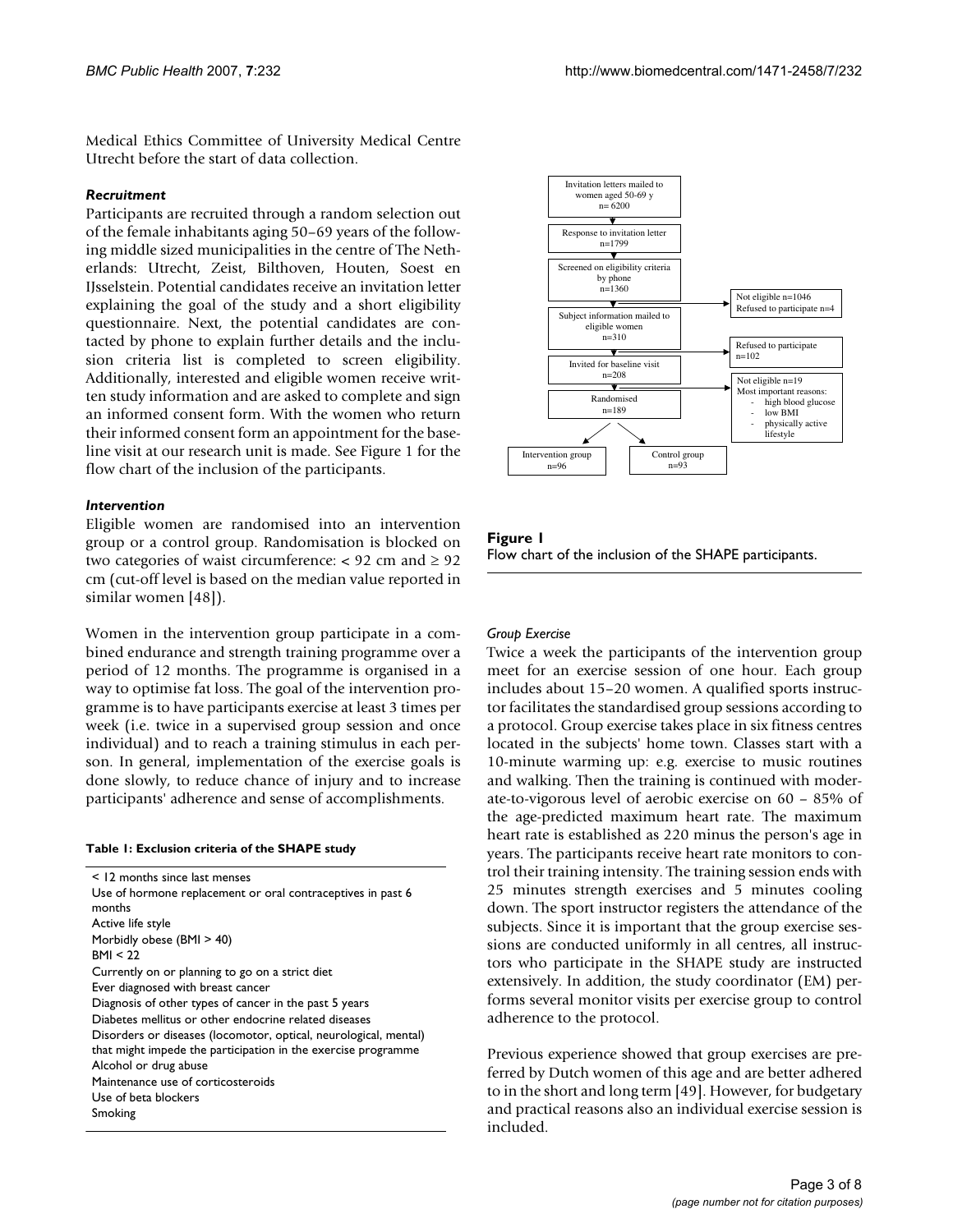# *Individual Exercise*

Once a week the participants are asked to perform an individual home-based exercise session. They receive instructions during the group sessions. The home-based exercise programme consists of 30 minutes brisk walking or cycling with an intensity of moderate-to-vigorous intensity (60–80% of maximal heart rate). Afterwards, the women record the type and duration of their activity in an exercise log, together with the mean heart rate during the training and the BORG-score (6–20) for exertion [50].

# *Control group*

Participants in the control group are requested to retain their habitual exercise pattern. They also receive newsletters. Although some control subjects may decide to increase their level of physical activity, we believe that it is unlikely that they will sustain in a similar level as the intervention group. Level of physical activity is measured frequently to monitor changes in physical activity (PASE questionnaire) during the course of the intervention.

# *Outcomes and measurements*

The study participants visit the research unit of the Julius Center at baseline, after 4 months and at the end of the study (See table 2). To evaluate the effects of the exercise intervention and potential confounding factors, data are collected in several ways, i.e., by blood samples, physical examination and questionnaires. Socio-demographic information, reproductive factors, smoking information, past physical activity and medical history is collected by a self-constructed questionnaire at baseline only. Besides blood sampling, anthropometric measurements including dual-energy x-ray absorptiometry (DEXA) and ultrasound of the abdomen, blood pressure measurements and a submaximal exercise test is performed each visit. Also, medication use is assessed each visit. Furthermore, habitual physical activity and diet are assessed at baseline and at the end of the study. Level of physical activity is assessed every four months to investigate changes during the intervention period in both groups either in person or by phone.

# *Blood samples*

Blood samples (30 ml per visit) are drawn between 9.00 and 11.00 AM after an overnight fast in order to determine serum concentrations of estradiol (total, free), estrone, estrone sulfate testosterone, androstenedione, insuline, glucose and sex hormone binding globulin. Blood samples are stored at -70°C. All samples from an individual subject are analysed in the same batch since the batch-tobatch variation can be higher than any woman's likely change in hormones over the year [51]. Serum estrogens, androgens, insulin and sex hormone binding globuline (SHBG) are determined by use of commercially available double-antibody radioimmunoassay kits.

The laboratory "Stichting Huisartsenlaboratorium Oost" in Velp [52] performs all assays.

### *Physical examination Anthropometry*

Body weight and height (to the nearest 0.5 kg and 0.5 cm respectively) are measured while the subjects wear light clothes and no shoes using an analogue balance (SECA) and wall-mounted tape measure.

Body fat distribution is measured by the waist- and hip circumference. Waist circumference (to the nearest 0.1 cm) was measured standing at the midway between lower ribs and iliac crest. Hip circumference (to the nearest 0.1 cm) was measured standing over the buttocks. All measurements were taken in duplicate and averaged. Total body fat and body fat percentage are determined by using a whole-body DEXA scan (Lunar, Prodigy™). A whole body scan analyses body composition according to a three-compartment model: fat mass, lean tissue, and bone mineral content. The standard soft tissue analysis is performed using software supplied by the manufacturer. Total body fat is estimated for each subject in kilograms.

Intra-abdominal fat is measured by abdominal ultrasound assessment (Acuson Aspen, Siemens). The ultrasound measure comprises the distance between the peritoneum and the lumbar spine at three predefined places. All measurements are performed longitudinally from one line over the abdomen halfway between the lower rib and iliac crest.

# *Blood pressure*

Blood pressure is measured with an automatically tonometer (OMRON M4) after participants have been sitting quietly for at least five minutes.

# *Fitness*

Fitness is measured by the maximal oxygen uptake  $(VO<sub>2</sub>)$ max). VO<sub>2</sub> max is determined by a submaximal cycle test: the Fit Test programme on a Life Fitness cycle ergometer. The theory of the test is based on the Ästrand Rhyming Protocol [53], in which, a submaximal heart rate at a known workload is used to predict maximal aerobic capacity. The participants wear light clothing and a heart rate monitor. Prior to each test, the seat height of the cycle ergometer is adjusted for near full extension of the subject's leg while pedalling and is kept the same during the whole study. Before the start of the test, weight, age and gender is entered in the programme. Additionally, a resistance level that suits the subject is chosen. Guidelines for the resistance level have been specified in the manual of the manufacturer. During the test, the subject pedals for 5 minutes using a relatively consistent cadence. The subject should exercise with an intensity of 60 – 85% of the age-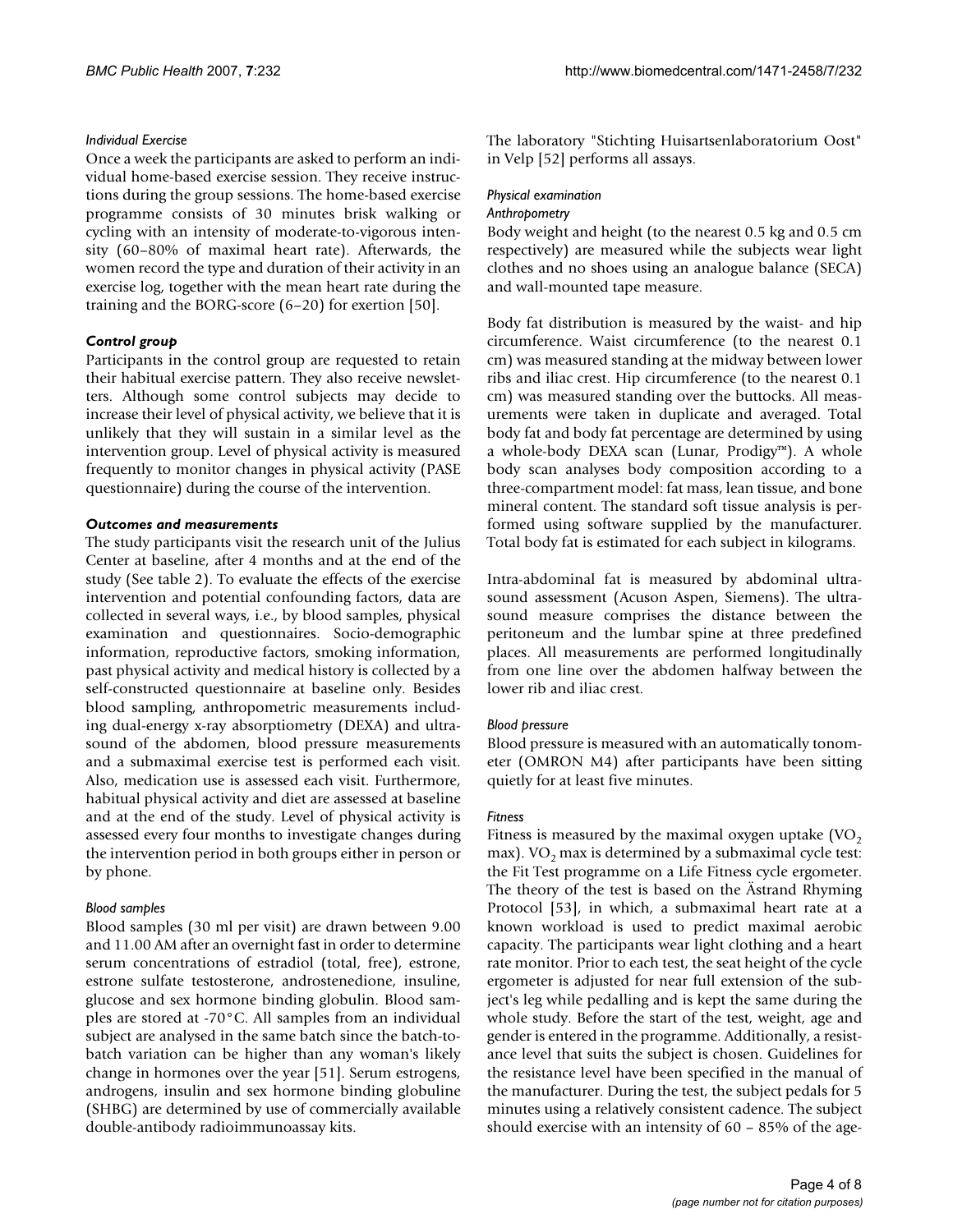| <b>Measurement</b>                     | Time (months) |          |  |   |  |   |   |   |    |    |
|----------------------------------------|---------------|----------|--|---|--|---|---|---|----|----|
|                                        | $-0.5$        | $\Omega$ |  | 3 |  | 6 | 8 | 9 | 10 | 12 |
| <b>Blood sampling</b>                  |               |          |  |   |  |   |   |   |    |    |
| Anthropometry                          |               |          |  |   |  |   |   |   |    |    |
| Ultrasound abdomen                     |               |          |  |   |  |   |   |   |    |    |
| Whole body DEXA scan                   |               |          |  |   |  |   |   |   |    |    |
| Blood pressure                         |               |          |  |   |  |   |   |   |    |    |
| Submaximal exercise test               |               |          |  |   |  |   |   |   |    |    |
| Medication use (internet database)     |               |          |  |   |  |   |   |   |    |    |
| General questionnaire#                 |               |          |  |   |  |   |   |   |    |    |
| Physical activity questionnaire        |               |          |  |   |  |   |   |   |    |    |
| Past week activity questionnaire       |               |          |  |   |  |   |   |   |    |    |
| Food frequency questionnaire           |               |          |  |   |  |   |   |   |    |    |
| Exercise programme (intervention only) |               |          |  |   |  |   |   |   |    |    |
| Exercise logs (intervention only)      |               |          |  |   |  |   |   |   |    |    |

#### **Table 2: Time schedule of the measurements in the SHAPE study**

# General questionnaire includes demographic information, reproductive factors, smoking information and medical history

predicted maximum heart rate (220 – age). Towards the end of the 5 minutes, the programme measures the heart rate via telemetry. Once a steady heart rate reading is acquired, the programme calculates a  $VO<sub>2</sub>$  max estimate based on the subject's weight, age, gender, selected resistance, and steady-state heart rate. After the test, the subject pedals without resistance for 2 minutes to cool down.

To assess reproducibility of the Fit Test, we tested 25 volunteers twice with an average period of 2.0  $\pm$  1.5 days between the tests. Group means and standard deviations of the first and second  $VO_{2max}$  measurement were almost identical:  $38.9 \pm 6.5$  ml/kg/min versus  $38.8 \pm 6.5$  ml/kg/ min, respectively. The test-retest reliability (i.e. Pearson's correlation coefficient) was 0.993 (P < 0.001). Other reliability indexes (i.e. Intraclass Correlation Coefficient, Standard Error of Measurement and Smallest Detectable Difference) were respectively 0.993, 0.532 ml/kg/min and 1.475 ml/kg/min. This reproducibility study showed that the Fit Test is a reproducible measure of submaximal work capacity.

### *Questionnaires/interviews*

A self-constructed questionnaire (general questionnaire) is used to assess level of physical activity, diet, sociodemographic variables, smoking history, medical history and reproductive factors.

### *Habitual-, occupational- and physical activity in the past*

The general physical activity questionnaire includes the Voorrips questionnaire measuring habitual activity in elderly subjects [54] and questions concerning occupational physical activity and activity in the past. The Voorrips questionnaire includes household activities, sporting activities and other physically active leisure activities. Altogether it leads to an overall activity score. In the questionnaire, the respondents are asked to report habitual physical activities of the last year. Items on household activities are questions with four to five possible ratings from active to inactive. Sports and other activities are asked as type of activity, hours per week spent on it, and period of the year in which the activity is normally performed. All activities are classified according to work posture and movements. An intensity code, originally based on Bink et al [55], is used to classify each activity.

### *Recent physical activity*

The PASE (Physical Activity Scale for the Elderly) questionnaire [56] measures occupational, household and leisure- related activities over a 1-week period. This questionnaire includes 12 categories of physical activity and records the frequency of participation in these activities over the preceeding 7 days. Scoring procedures were derived from motion sensor counts, physical activity diaries and a global activity self-assessment [56]. The PASE generates a single composite score of physical activity that ranges from 0 – 400. We modified the PASE slightly by adding additional answer categories for the duration of the activities. We divided the category "less than 1 hour" into "less than 30 minutes", "30–45 minutes" and "45 minutes – 1 hour" in order to compare the activity level of the participants with the international recommendations for prevention of obesity. The calculation of the PASE score is modified accordingly.

# *Diet*

Daily caloric intake, percent daily calories from fat, percent daily calories from carbohydrates and proteins is determined by a food frequency questionnaire [57,58]. The questionnaire consists of 74 items. The questionnaire is completed by the participants at home and subsequently checked by a dietician at the research unit.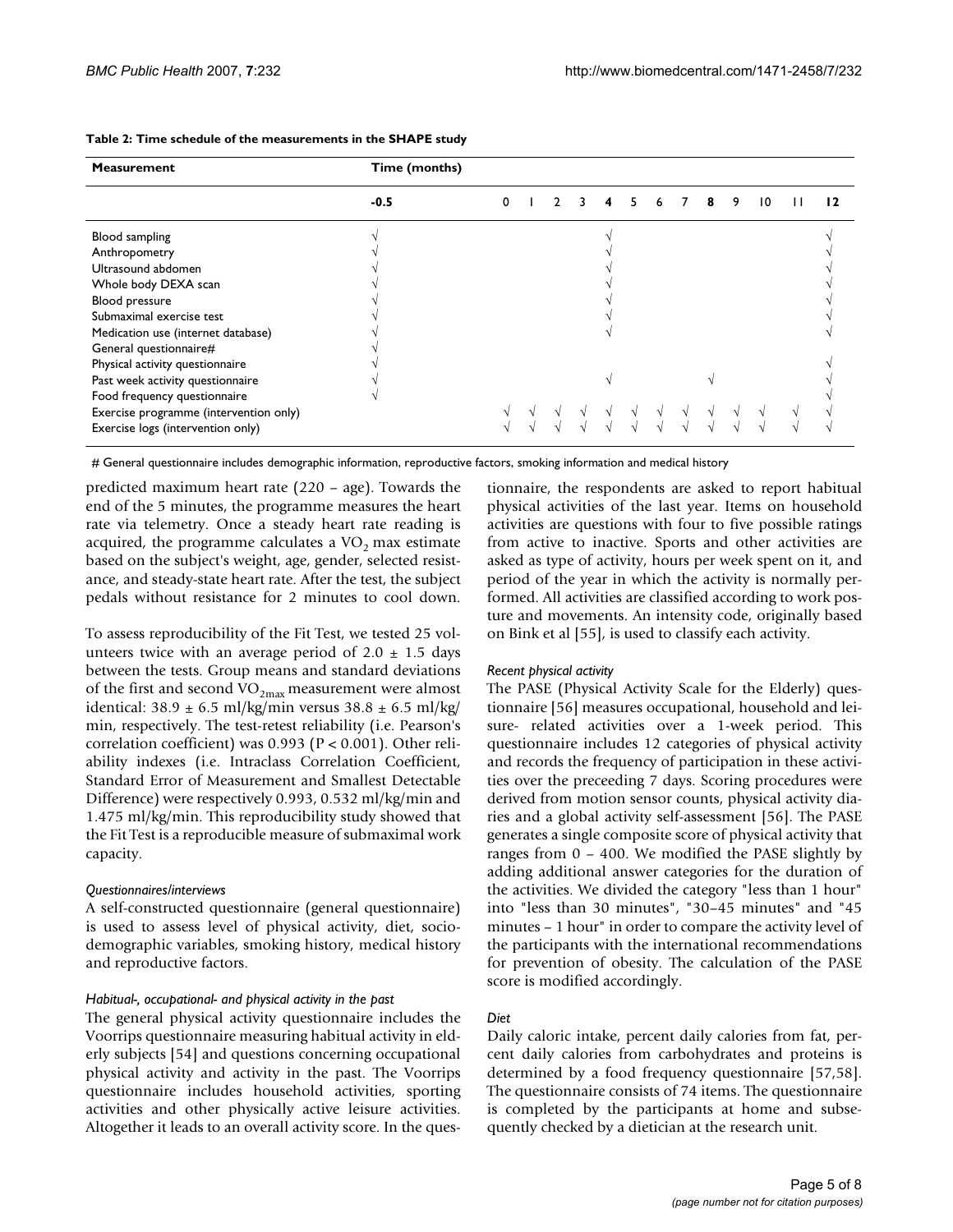### *Medication use*

Medication use is asked each visit and registered by use of an internet database. This database is based on the current available medications and uses ATC codes.

# *Statistical analysis*

All randomised subjects will be analysed according to the intent-to-treat principle. The intention-to-treat principle will assess the intervention effect based on assigned treatment at the time of randomisation regardless of adherence. Demographics and baseline characteristics will be reported descriptively. We will assess whether life style factors that are potentially related to hormone levels might have changed differentially between exercisers and controls, including alcohol use and caloric intake. Differences between the treatment groups in primary and secondary efficacy parameters will be analysed by repeated measurement analyses in SAS and 95% confidence intervals will be calculated. We will also assess effect modification by change in intra-abdominal (and total body fat) and, among exercisers only, by adherence levels.

# **Discussion**

In this paper, we present the rationale and design of the SHAPE trial which aims to get more insight in the biological mechanism underlying the observed effect between physical activity and breast cancer risk.

The success of the study will depend to a large extent on adherence to the exercise protocol. Factors that enhance adherence to exercise programmes in The Netherlands are group exercise (in stead of individual), a varied programme and a regular instructor [59]. We incorporated all three factors in the SHAPE study as much as possible. First, group exercise comprises the most important part of the total exercise programme. Second, the aerobic component of the exercise programme can be varied to a large extent by the sport instructors. The strength exercises, however, are highly standardised and repetitive which might be less challenging for the women. We choose for this type of strength training for two important reasons: 1) to decrease the risk of injury and 2) since this type of strength training is most optimal to increase muscle mass. Third, we opt for regular instructors for all training groups during the follow-up period, however, in practice there may be some changes during the year. Additional procedures that we use to enhance adherence are: personal feedback, use of exercise logs and newsletters.

It is also of utmost importance that the control group is compliant with the study protocol, e.g., retaining their habitual lifestyle pattern. Women who are randomised to the control group might be disappointed about the assignment and may take up exercise or change their diet. We monitor the level of physical activity of all participants

with questionnaires in order to get insight in the actual amount of physical activity and potential cross-over between both treatment arms. Changes in diet are monitored by a food frequency questionnaire.

Six fitness centres and fourteen instructors participate in the SHAPE study. Although the exercise protocol is standardised as much as possible, the attitude and experience of the instructor might influence the actual performance of the participants. In the analysis, we will explore whether outcomes of participants within the same sporting centre are correlated (intracluster correlation). If there is evidence for intracluster correlation, we will account for this in the analysis.

Because of the stringent in and exclusion criteria, the participants of the SHAPE study comprise a selected group of postmenopausal women. This type of preselection will not affect the validity of the study (no selection bias) because randomisation is aimed to ensure comparability of intervention and control group but it may limit the generalisability. For example, since we exclude lean women and women not using hormone replacement therapy, the results might not be generalised to these groups of women.

So far, one study (PATH study) has been published on the effects of exercise interventions on sex steroid concentration in women [60]. The PATH study observed that a 12 month moderate-intensity exercise intervention in sedentary, overweight, postmenopausal women resulted in significant decreases in serum estrogens and androgens. These results were restricted to women who lost body fat, e.g., among women who lost > 2% of body fat, serum estradiol and testosterone concentrations fell by 13.7% and 10.1 % between baseline and 12 months in exercisers compared with a increase of 4.7% and a decrease of 1.6% in controls, respectively [61,62]. Two other controlled physical activity intervention studies in postmenopausal women are under way. These are the ALPHA trial (Alberta Physical Activity and Breast Cancer Prevention Trial) [63] and The NEW Trial (Nutrition and Exercise for Women) [64]. The Alpha trial examines the effect of a 12-month aerobic exercise intervention compared with a usual sedentary lifestyle on several biomarkers of breast cancer risk in 330 sedentary postmenopausal women. The NEW trial is a 4-arm trial examining the effects of diet and exercise induced weight loss on biomarkers of breast cancer risk in 503 sedentary postmenopausal women randomly assigned to dietary weight loss alone, exercise alone, dietary weight loss plus exercise, or usual lifestyle control. Together, these results will shed important light on biological mechanisms by which physical activity influences breast cancer risk. These studies may also give information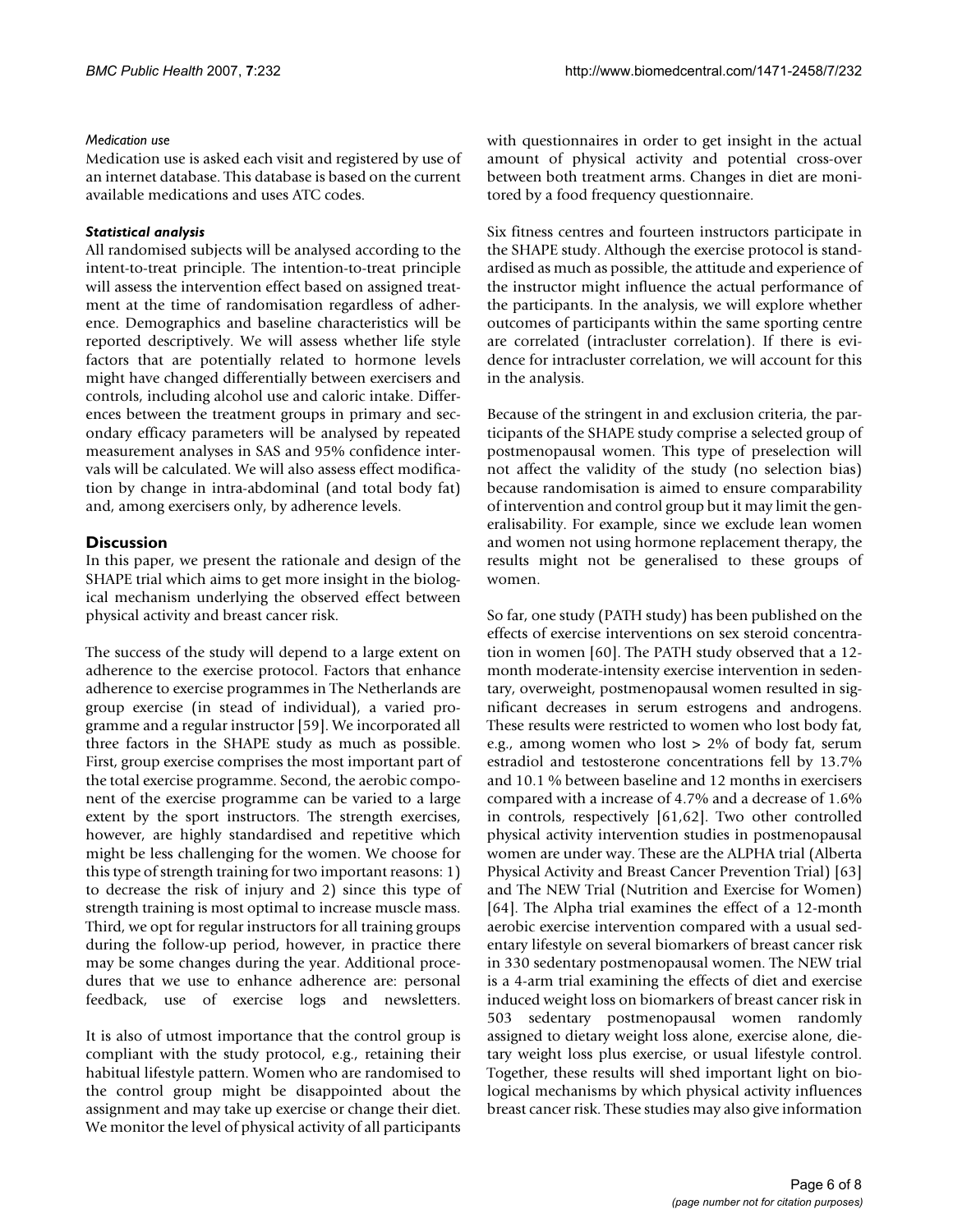about the type of exercise needed for breast cancer risk reduction.

In summary, this paper shows the rationale and design of the SHAPE study. The SHAPE study aims to unravel the mechanisms underlying the association physical activity and breast cancer risk. Furthermore, this study evaluates the feasibility of delivering an exercise programme for postmenopausal women.

# **Abbreviations**

BMI, Body Mass Index; DEXA, Dual-Energy X-ray Absorptiometry; SHBG, Sex Hormone Binding Globulin; VO2max, Maximum Oxygen Uptake; ATC, Anatomical Therapeutic Chemical Classification System

# **Competing interests**

The author(s) declare that they have no competing interests.

# **Authors' contributions**

EMM, PHMP and AJS designed the study, participated in the coordination of the study and writing of the article. All authors provided comments on the draft and have read the paper.

### **Acknowledgements**

First, we would like to thank all participating women. Furthermore, we gratefully acknowledge Manon de Leeuw, Anneloes van Diemen, Claire Nollen, Karin Menninga, Lizeth Vendrig, Lara Heuveling, Jose Drijvers, Joke Metselaars and Fien Stern for their contribution to the inclusion and followup of the SHAPE participants. We would like to thank the following sport centres for their participation in the SHAPE study: Healthclub Fysio Physics, IJsselstein; Better Bodies Health Club, Bilthoven and Zeist; Maxfit Europe, Houten; Body Business, Utrecht; Physiotherapy Center Basten-Kries, Soest. Finally, we would like to thank all sport instructors for their dedication to the SHAPE study.

The trial is sponsored by the Dutch Cancer Society (Project number: UU 2003-2793).

# **References**

- 1. Cerhan JR: **Physical activity, physical function, and the risk of breast cancer in a prospective study among elderly women.** *J Gerontol A Biol Sci Med Sci* 1998, **53:**M251-M256.
- 2. Sesso HD, Paffenbarger RS Jr., Lee IM: **[Physical activity and breast](http://www.ncbi.nlm.nih.gov/entrez/query.fcgi?cmd=Retrieve&db=PubMed&dopt=Abstract&list_uids=9794176) [cancer risk in the College Alumni Health Study \(United](http://www.ncbi.nlm.nih.gov/entrez/query.fcgi?cmd=Retrieve&db=PubMed&dopt=Abstract&list_uids=9794176) [States\).](http://www.ncbi.nlm.nih.gov/entrez/query.fcgi?cmd=Retrieve&db=PubMed&dopt=Abstract&list_uids=9794176)** *Cancer Causes Control* 1998, **9:**433-439.
- 3. Thune I, Brenn T, Lund E, Gaard M: **[Physical activity and the risk](http://www.ncbi.nlm.nih.gov/entrez/query.fcgi?cmd=Retrieve&db=PubMed&dopt=Abstract&list_uids=9113929) [of breast cancer.](http://www.ncbi.nlm.nih.gov/entrez/query.fcgi?cmd=Retrieve&db=PubMed&dopt=Abstract&list_uids=9113929)** *N Engl J Med* 1997, **336:**1269-1275.
- 4. Wyshak G, Frisch RE: **[Breast cancer among former college ath](http://www.ncbi.nlm.nih.gov/entrez/query.fcgi?cmd=Retrieve&db=PubMed&dopt=Abstract&list_uids=10682689)[letes compared to non-athletes: a 15-year follow-up.](http://www.ncbi.nlm.nih.gov/entrez/query.fcgi?cmd=Retrieve&db=PubMed&dopt=Abstract&list_uids=10682689)** *Br J Cancer* 2000, **82:**726-730.
- 5. Wyrwich KW, Wolinsky FD: **[Physical activity, disability, and the](http://www.ncbi.nlm.nih.gov/entrez/query.fcgi?cmd=Retrieve&db=PubMed&dopt=Abstract&list_uids=10898260) [risk of hospitalization for breast cancer among older](http://www.ncbi.nlm.nih.gov/entrez/query.fcgi?cmd=Retrieve&db=PubMed&dopt=Abstract&list_uids=10898260) [women.](http://www.ncbi.nlm.nih.gov/entrez/query.fcgi?cmd=Retrieve&db=PubMed&dopt=Abstract&list_uids=10898260)** *J Gerontol A Biol Sci Med Sci* 2000, **55:**M418-M421.
- Patel AV, Callel EE, Bernstein L, Wu AH, Thun M|: [Recreational](http://www.ncbi.nlm.nih.gov/entrez/query.fcgi?cmd=Retrieve&db=PubMed&dopt=Abstract&list_uids=12948283) **[physical activity and risk of postmenopausal breast cancer in](http://www.ncbi.nlm.nih.gov/entrez/query.fcgi?cmd=Retrieve&db=PubMed&dopt=Abstract&list_uids=12948283) [a large cohort of US women.](http://www.ncbi.nlm.nih.gov/entrez/query.fcgi?cmd=Retrieve&db=PubMed&dopt=Abstract&list_uids=12948283)** *Cancer Causes Control* 2003, **14:**519-529.
- 7. McTiernan A, Kooperberg C, White E, Wilcox S, Coates R, Adams-Campbell LL, Woods N, Ockene J: **[Recreational physical activity](http://www.ncbi.nlm.nih.gov/entrez/query.fcgi?cmd=Retrieve&db=PubMed&dopt=Abstract&list_uids=12966124) [and the risk of breast cancer in postmenopausal women: the](http://www.ncbi.nlm.nih.gov/entrez/query.fcgi?cmd=Retrieve&db=PubMed&dopt=Abstract&list_uids=12966124)**

**[Women's Health Initiative Cohort Study.](http://www.ncbi.nlm.nih.gov/entrez/query.fcgi?cmd=Retrieve&db=PubMed&dopt=Abstract&list_uids=12966124)** *JAMA* 2003, **290:**1331-1336.

- 8. Breslow RA, Ballard-Barbash R, Munoz K, Graubard BI: **[Long-term](http://www.ncbi.nlm.nih.gov/entrez/query.fcgi?cmd=Retrieve&db=PubMed&dopt=Abstract&list_uids=11440967) recreational physical activity and breast cancer in the [National Health and Nutrition Examination Survey I epide](http://www.ncbi.nlm.nih.gov/entrez/query.fcgi?cmd=Retrieve&db=PubMed&dopt=Abstract&list_uids=11440967)[miologic follow-up study.](http://www.ncbi.nlm.nih.gov/entrez/query.fcgi?cmd=Retrieve&db=PubMed&dopt=Abstract&list_uids=11440967)** *Cancer Epidemiol Biomarkers Prev* 2001, **10:**805-808.
- 9. Yang D, Bernstein L, Wu AH: **[Physical activity and breast cancer](http://www.ncbi.nlm.nih.gov/entrez/query.fcgi?cmd=Retrieve&db=PubMed&dopt=Abstract&list_uids=12733156) [risk among Asian-American women in Los Angeles: a case](http://www.ncbi.nlm.nih.gov/entrez/query.fcgi?cmd=Retrieve&db=PubMed&dopt=Abstract&list_uids=12733156)[control study.](http://www.ncbi.nlm.nih.gov/entrez/query.fcgi?cmd=Retrieve&db=PubMed&dopt=Abstract&list_uids=12733156)** *Cancer* 2003, **97:**2565-2575.
- 10. Ueji M, Ueno E, Osei-Hyiaman D, Takahashi H, Kano K: **[Physical](http://www.ncbi.nlm.nih.gov/entrez/query.fcgi?cmd=Retrieve&db=PubMed&dopt=Abstract&list_uids=9673081) [activity and the risk of breast cancer: a case-control study of](http://www.ncbi.nlm.nih.gov/entrez/query.fcgi?cmd=Retrieve&db=PubMed&dopt=Abstract&list_uids=9673081) [Japanese women.](http://www.ncbi.nlm.nih.gov/entrez/query.fcgi?cmd=Retrieve&db=PubMed&dopt=Abstract&list_uids=9673081)** *J Epidemiol* 1998, **8:**116-122.
- 11. Moradi T, Nyren O, Zack M, Magnusson C, Persson I, Adami HO: **[Breast cancer risk and lifetime leisure-time and occupational](http://www.ncbi.nlm.nih.gov/entrez/query.fcgi?cmd=Retrieve&db=PubMed&dopt=Abstract&list_uids=10880034) [physical activity \(Sweden\).](http://www.ncbi.nlm.nih.gov/entrez/query.fcgi?cmd=Retrieve&db=PubMed&dopt=Abstract&list_uids=10880034)** *Cancer Causes Control* 2000, **11:**523-531.
- 12. Matthews CE, Shu XO, Jin F, Dai Q, Hebert JR, Ruan ZX, Gao YT, Zheng W: **[Lifetime physical activity and breast cancer risk in](http://www.ncbi.nlm.nih.gov/entrez/query.fcgi?cmd=Retrieve&db=PubMed&dopt=Abstract&list_uids=11286483) [the Shanghai Breast Cancer Study.](http://www.ncbi.nlm.nih.gov/entrez/query.fcgi?cmd=Retrieve&db=PubMed&dopt=Abstract&list_uids=11286483)** *Br J Cancer* 2001, **84:**994-1001.
- 13. Marcus PM, Newman B, Moorman PG, Millikan RC, Baird DD, Qaqish B, Sternfeld B: **[Physical activity at age 12 and adult breast can](http://www.ncbi.nlm.nih.gov/entrez/query.fcgi?cmd=Retrieve&db=PubMed&dopt=Abstract&list_uids=10482488)[cer risk \(United States\).](http://www.ncbi.nlm.nih.gov/entrez/query.fcgi?cmd=Retrieve&db=PubMed&dopt=Abstract&list_uids=10482488)** *Cancer Causes Control* 1999, **10:**293-302.
- 14. Levi F, Pasche C, Lucchini F, La Vecchia C: **[Occupational and lei](http://www.ncbi.nlm.nih.gov/entrez/query.fcgi?cmd=Retrieve&db=PubMed&dopt=Abstract&list_uids=10505038)[sure time physical activity and the risk of breast cancer.](http://www.ncbi.nlm.nih.gov/entrez/query.fcgi?cmd=Retrieve&db=PubMed&dopt=Abstract&list_uids=10505038)** *Eur J Cancer* 1999, **35:**775-778.
- 15. Hsing AW, McLaughlin JK, Cocco P, Co Chien HT, Fraumeni JF Jr.: **[Risk factors for male breast cancer \(United States\).](http://www.ncbi.nlm.nih.gov/entrez/query.fcgi?cmd=Retrieve&db=PubMed&dopt=Abstract&list_uids=9684707)** *Cancer Causes Control* 1998, **9:**269-275.
- 16. Gilliland FD, Li YF, Baumgartner K, Crumley D, Samet JM: **[Physical](http://www.ncbi.nlm.nih.gov/entrez/query.fcgi?cmd=Retrieve&db=PubMed&dopt=Abstract&list_uids=11532786) [activity and breast cancer risk in hispanic and non-hispanic](http://www.ncbi.nlm.nih.gov/entrez/query.fcgi?cmd=Retrieve&db=PubMed&dopt=Abstract&list_uids=11532786) [white women.](http://www.ncbi.nlm.nih.gov/entrez/query.fcgi?cmd=Retrieve&db=PubMed&dopt=Abstract&list_uids=11532786)** *Am J Epidemiol* 2001, **154:**442-450.
- 17. Friedenreich CM, Rohan TE: **[Physical activity and risk of breast](http://www.ncbi.nlm.nih.gov/entrez/query.fcgi?cmd=Retrieve&db=PubMed&dopt=Abstract&list_uids=7767240) [cancer.](http://www.ncbi.nlm.nih.gov/entrez/query.fcgi?cmd=Retrieve&db=PubMed&dopt=Abstract&list_uids=7767240)** *Eur J Cancer Prev* 1995, **4:**145-151.
- 18. Ewertz M, Holmberg L, Tretli S, Pedersen BV, Kristensen A: **[Risk fac](http://www.ncbi.nlm.nih.gov/entrez/query.fcgi?cmd=Retrieve&db=PubMed&dopt=Abstract&list_uids=11504305)[tors for male breast cancer--a case-control study from Scan](http://www.ncbi.nlm.nih.gov/entrez/query.fcgi?cmd=Retrieve&db=PubMed&dopt=Abstract&list_uids=11504305)[dinavia.](http://www.ncbi.nlm.nih.gov/entrez/query.fcgi?cmd=Retrieve&db=PubMed&dopt=Abstract&list_uids=11504305)** *Acta Oncol* 2001, **40:**467-471.
- 19. D'Avanzo B, Nanni O, La Vecchia C, Franceschi S, Negri E, Giacosa A, Conti E, Montella M, Talamini R, Decarli A: **[Physical activity and](http://www.ncbi.nlm.nih.gov/entrez/query.fcgi?cmd=Retrieve&db=PubMed&dopt=Abstract&list_uids=8833614) [breast cancer risk.](http://www.ncbi.nlm.nih.gov/entrez/query.fcgi?cmd=Retrieve&db=PubMed&dopt=Abstract&list_uids=8833614)** *Cancer Epidemiol Biomarkers Prev* 1996, **5:**155-160.
- 20. Carpenter CL, Ross RK, Paganini-Hill A, Bernstein L: **[Effect of fam](http://www.ncbi.nlm.nih.gov/entrez/query.fcgi?cmd=Retrieve&db=PubMed&dopt=Abstract&list_uids=12794763)[ily history, obesity and exercise on breast cancer risk among](http://www.ncbi.nlm.nih.gov/entrez/query.fcgi?cmd=Retrieve&db=PubMed&dopt=Abstract&list_uids=12794763) [postmenopausal women.](http://www.ncbi.nlm.nih.gov/entrez/query.fcgi?cmd=Retrieve&db=PubMed&dopt=Abstract&list_uids=12794763)** *Int J Cancer* 2003, **106:**96-102.
- 21. Bernstein L, Henderson BE, Hanisch R, Sullivan-Halley J, Ross RK: **[Physical exercise and reduced risk of breast cancer in young](http://www.ncbi.nlm.nih.gov/entrez/query.fcgi?cmd=Retrieve&db=PubMed&dopt=Abstract&list_uids=8072034) [women.](http://www.ncbi.nlm.nih.gov/entrez/query.fcgi?cmd=Retrieve&db=PubMed&dopt=Abstract&list_uids=8072034)** *J Natl Cancer Inst* 1994, **86:**1403-1408.
- 22. Adams-Campbell LL, Rosenberg L, Rao RS, Palmer JR: **[Strenuous](http://www.ncbi.nlm.nih.gov/entrez/query.fcgi?cmd=Retrieve&db=PubMed&dopt=Abstract&list_uids=11491277) [physical activity and breast cancer risk in African-American](http://www.ncbi.nlm.nih.gov/entrez/query.fcgi?cmd=Retrieve&db=PubMed&dopt=Abstract&list_uids=11491277) [women.](http://www.ncbi.nlm.nih.gov/entrez/query.fcgi?cmd=Retrieve&db=PubMed&dopt=Abstract&list_uids=11491277)** *J Natl Med Assoc* 2001, **93:**267-275.
- 23. Monninkhof EM, Elias SG, Vlems FA, van T I, Schuit AJ, Voskuil DW, van Leeuwen FE: **[Physical activity and breast cancer: a system](http://www.ncbi.nlm.nih.gov/entrez/query.fcgi?cmd=Retrieve&db=PubMed&dopt=Abstract&list_uids=17130685)[atic review.](http://www.ncbi.nlm.nih.gov/entrez/query.fcgi?cmd=Retrieve&db=PubMed&dopt=Abstract&list_uids=17130685)** *Epidemiology* 2007, **18:**137-157.
- 24. Lahmann PH, Friedenreich C, Schuit AJ, Salvini S, Allen NE, Key TJ, Khaw KT, Bingham S, Peeters PH, Monninkhof E, Bueno-de-Mesquita HB, Wirfalt E, Manjer J, Gonzales CA, Ardanaz E, Amiano P, Quiros JR, Navarro C, Martinez C, Berrino F, Palli D, Tumino R, Panico S, Vineis P, Trichopoulou A, Bamia C, Trichopoulos D, Boeing H, Schulz M, Linseisen J, Chang-Claude J, Chapelon FC, Fournier A, Boutron-Ruault MC, Tjonneland A, Fons JN, Overvad K, Kaaks R, Riboli E: **[Physical activity and breast cancer risk: the European Pro](http://www.ncbi.nlm.nih.gov/entrez/query.fcgi?cmd=Retrieve&db=PubMed&dopt=Abstract&list_uids=17179488)[spective Investigation into Cancer and Nutrition.](http://www.ncbi.nlm.nih.gov/entrez/query.fcgi?cmd=Retrieve&db=PubMed&dopt=Abstract&list_uids=17179488)** *Cancer Epidemiol Biomarkers Prev* 2007, **16:**36-42.
- 25. Bernstein L, Ross RK, Lobo RA, Hanisch R, Krailo MD, Henderson BE: **[The effects of moderate physical activity on menstrual](http://www.ncbi.nlm.nih.gov/entrez/query.fcgi?cmd=Retrieve&db=PubMed&dopt=Abstract&list_uids=3620313) [cycle patterns in adolescence: implications for breast cancer](http://www.ncbi.nlm.nih.gov/entrez/query.fcgi?cmd=Retrieve&db=PubMed&dopt=Abstract&list_uids=3620313) [prevention.](http://www.ncbi.nlm.nih.gov/entrez/query.fcgi?cmd=Retrieve&db=PubMed&dopt=Abstract&list_uids=3620313)** *Br J Cancer* 1987, **55:**681-685.
- 26. *Weight control and physical activity* Edited by: Vainio H and Bianchini F. Lyon, IARC Press; 2002.
- 27. Kelley DE, Goodpaster BH: **[Effects of physical activity on insulin](http://www.ncbi.nlm.nih.gov/entrez/query.fcgi?cmd=Retrieve&db=PubMed&dopt=Abstract&list_uids=10593537) [action and glucose tolerance in obesity.](http://www.ncbi.nlm.nih.gov/entrez/query.fcgi?cmd=Retrieve&db=PubMed&dopt=Abstract&list_uids=10593537)** *Med Sci Sports Exerc* 1999, **31:**S619-S623.
- 28. van Baak MA, Borghouts LB: **[Relationships with physical activity.](http://www.ncbi.nlm.nih.gov/entrez/query.fcgi?cmd=Retrieve&db=PubMed&dopt=Abstract&list_uids=10812930)** *Nutr Rev* 2000, **58:**S16-S18.